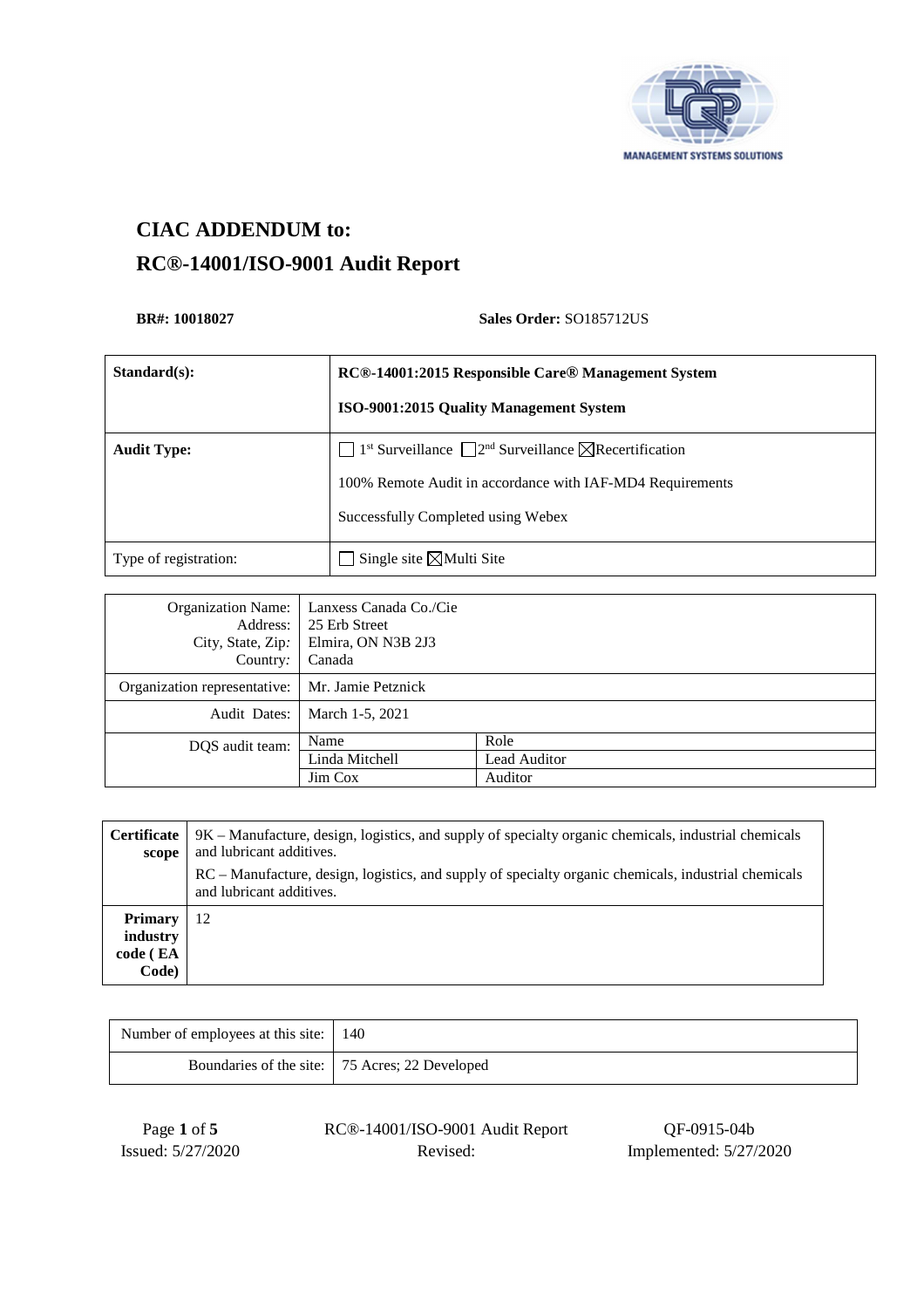

## **1. Certification Recommendation**

Thank you for your cooperation during the recent audit of your organization. This report describes the audit results including strenghts, opportunities, and weaknesses. These results were presented to your management at the closing meeting of the audit. You may now use these results to further strengthen your management system. We look forward to continue our partnership towards sustainable business success.

#### **Overall Evaluation**

- $\boxtimes$ The management system is fully effective and fulfils the requirements of the applied standard(s). No nonconformities were identified.
- $\Box$ The management system is mostly effective and fulfills the requirements of the applied standard(s), except for the identified nonconformities – see action plan(s).
- $\Box$ The management system is not fully effective and compliance to the Standards was not fully demonstrated during the audit. Further activities are needed to ensure full compliance and effectiveness of the management system – see action plan(s).

#### **The audit team recommends to DQS:**

|   | The maintenance of the certificate                                                                        |
|---|-----------------------------------------------------------------------------------------------------------|
|   | The maintenance of the certificate as soon as implementation of corrective actions has been demonstrated. |
| K | The issuance of the certificate                                                                           |
|   | The issuance of the certificate as soon as implementation of corrective actions has been demonstrated.    |
|   | The withdrawal of the certificate.                                                                        |
|   | Not applicable (due to special type of audit/report or remote location audit).                            |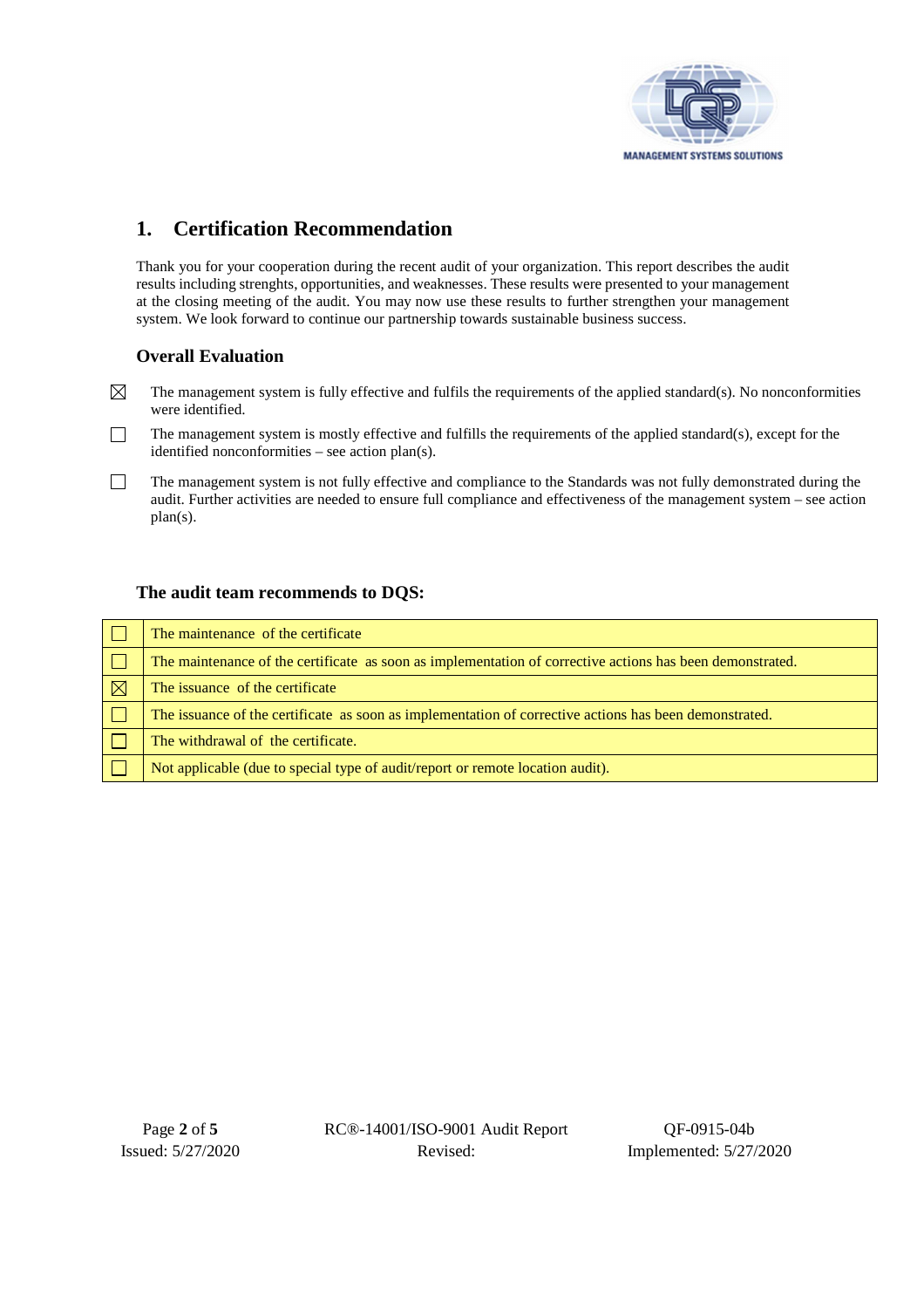

### **2. CIAC Elements Review**

The alignment between CIAC and RC14001 were reviewed with the following evidence shows acceptance:

- 1. Two employees of Lanxess are members of Ontario Regional TransCAER committee and get regular updates on TransCAER activities and have attended the November, 2020 Webinar training. Also, the Township presented the road repairs project slated for 2021 to the CAP members at the most recent meeting. This project will impact the truck routes to and from the plant. The Township, Lanxess and the CAP are working together to ensure the safe transportation during the repair project.
- 2. Worst Case scenario review has been revised with the elimination of a high hazard operation at the site. The revised document was shared with the CAP during their February, 2021 meeting.
- 3. CIAC recommitment letter was signed and filed on 3/1/2021. Members of the management team are also members of various CIAC committees, including: Ontario Environmental Committee, Ontario West Leadership Committee, CIAC Board, and Safety Health Group.
- 4. CIAC data benchmarking includes Process Safety Report completed 7/29/2020; NPRI Emissions report submitted 7/17/2020; Safety submission on 3/18/2020.
- 5. The Ethics and Sustainability Recommitment letter is dated 1/13/2020.
- 6. Dialogue, meeting with several community leaders as follows:

Current chair of the TAG (Technical Action Group) and member of RAC (Remediation Action Council). This person is activelly involved in the 30 year remediation efforts by the Site. The TAG meets at least 6 times a year and the mission is to ensure that the Remediation efforts are ongoing. Last TAG meeting was 2/18/2021. The RAC meets semi-annually and the make up of the Council includes TAG representatives, Site representatives, the Mayor and Council members. The RAC is kept informed of the remediation activities. Last RAC meeting was 12/10/2020.

Met with two residents of the community. One was from a neighboring business and the other was a long time resident of the City. Both individuals were well aware of the Site, their operations and the Site's involvement and communication with the community. Both appreciated the good job Lanxess is doing to keep the residents informed of activities at the Site. Both residents are active members of the CAP and attend regular meetings. Last CAP meeting was 2/17/2021. Lanxess has held community open houses in the past and intends to host another one post-COVID.

7. RC promotion was evident from postings and other froms of communication. Employee interviews showed they had a good understanding of RC and how they support the company, community and RC programs.

Page **3** of **5** RC®-14001/ISO-9001 Audit Report QF-0915-04b Issued: 5/27/2020 Revised: Implemented: 5/27/2020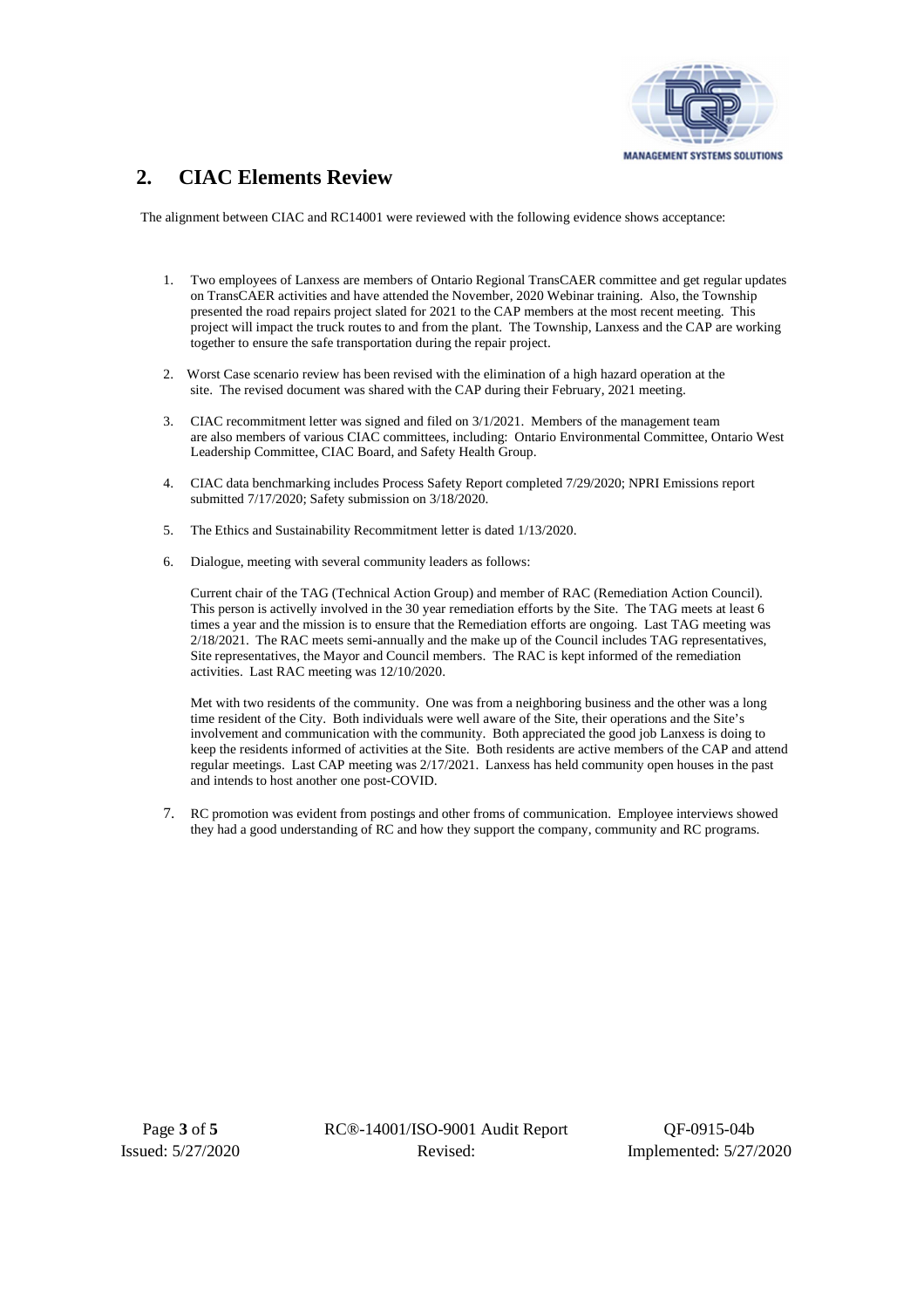

## **3. Further Audit results**

| Is this an ACC Member Company?             | If yes, please complete all lines below.<br>If No, please check here and skip to next secton: |
|--------------------------------------------|-----------------------------------------------------------------------------------------------|
|                                            |                                                                                               |
| Product Safety Code Implementation:        | Product safety is handled at the Corporate level. Technical                                   |
|                                            | information, labeling and SDSs are completed at Corporate. The Site                           |
|                                            | works with Corporate for material approvals and related documents.                            |
| Process Safety Code Implementation:        | The Site has a very comprehensive PHA process, following the                                  |
|                                            | Corporate model. Also, the MOCs and PSSRs are included in this                                |
|                                            | process. The Site has completed approximately half of the processes.                          |
| Security Code Implementation:              | In Canada, the CIAC Security Code falls under the Lanxess                                     |
|                                            | "Operational Code", section 4.4. This section establishes that the                            |
|                                            | "Company shall have a program to address acts of malicious intent by                          |
|                                            | those outside and inside the Company". This program has been fully                            |
|                                            | evolved using a risk-based approach and including cybercrime. The site                        |
|                                            | also participates in the Lanxess corporate "North American Site                               |
|                                            | Security Plan". IT security is directly addressed by the "Lanxess IT                          |
|                                            | Protocol".                                                                                    |
|                                            |                                                                                               |
|                                            |                                                                                               |
| Guiding Principles Supported and           | The Site follows the CIAC requirements which are defined and align                            |
| Promoted:                                  | with ACC Guiding Principles.                                                                  |
|                                            |                                                                                               |
|                                            |                                                                                               |
| <b>Environmental Performance Measures:</b> | Metrics are submitted to the CIAC and submitted to Corporate for                              |
|                                            | submission to ACC.                                                                            |
|                                            |                                                                                               |
| Energy Metrics Monitoring and              | Site KPIs are measuring energy on a monthly basis.                                            |
| Reporting:                                 |                                                                                               |
|                                            |                                                                                               |
|                                            |                                                                                               |
| Additional comments specific to ACC:       | None Noted                                                                                    |
|                                            |                                                                                               |
| (if applicable)                            |                                                                                               |